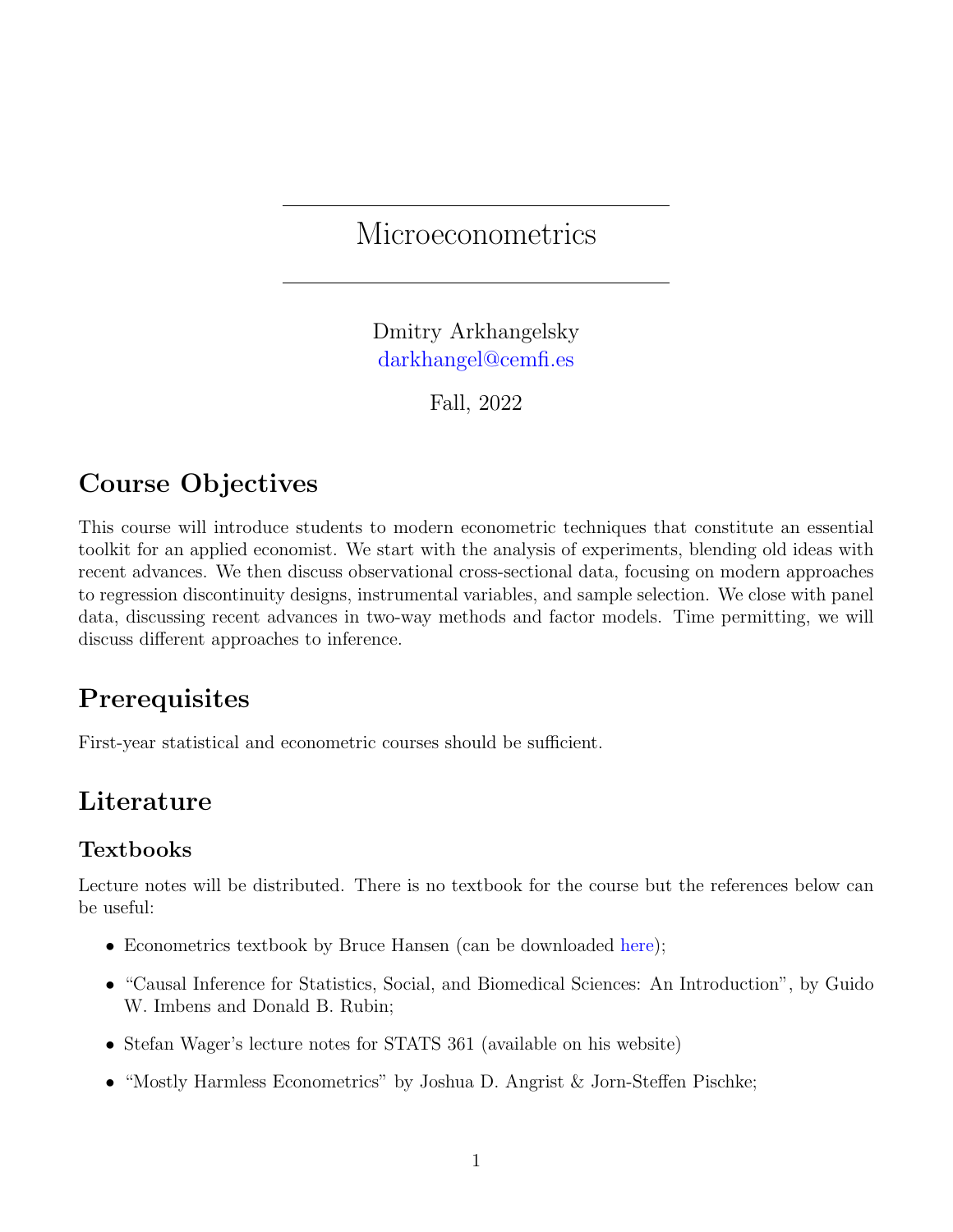#### Papers

Lecture notes will be partially based on the papers below (the list will be updated throughout the course).

# References

- A. Abadie, A. Diamond, and J. Hainmueller. Synthetic control methods for comparative case studies: Estimating the effect of california?s tobacco control program. Journal of the American statistical Association, 105(490):493–505, 2010.
- A. Abadie, S. Athey, G. W. Imbens, and J. M. Wooldridge. Finite population causal standard errors. Technical report, National Bureau of Economic Research, 2014.
- A. Abadie, S. Athey, G. W. Imbens, and J. Wooldridge. When should you adjust standard errors for clustering? Technical report, National Bureau of Economic Research, 2017.
- M. Arellano and S. Bonhomme. Quantile selection models with an application to understanding changes in wage inequality. Econometrica, 85(1):1–28, 2017.
- D. Arkhangelsky, S. Athey, D. A. Hirshberg, G. W. Imbens, and S. Wager. Synthetic difference in differences. Technical report, National Bureau of Economic Research, 2019.
- T. B. Armstrong and M. Kolesár. Optimal inference in a class of regression models. *Econometrica*, 86(2):655–683, 2018.
- S. Athey, G. W. Imbens, and S. Wager. Approximate residual balancing: debiased inference of average treatment effects in high dimensions. Journal of the Royal Statistical Society: Series B (Statistical Methodology), 2016.
- S. Athey, M. Bayati, N. Doudchenko, G. Imbens, and K. Khosravi. Matrix completion methods for causal panel data models. arXiv preprint arXiv:1710.10251, 2017.
- J. Bai. Panel data models with interactive fixed effects. Econometrica, 77(4):1229–1279, 2009.
- A. Belloni, V. Chernozhukov, and C. Hansen. Inference on treatment effects after selection among high-dimensional controls. The Review of Economic Studies, 81(2):608–650, 2014.
- M. Bertrand, E. Duflo, and S. Mullainathan. How much should we trust differences-in-differences estimates? The Quarterly journal of economics, 119(1):249–275, 2004.
- K. Borusyak, P. Hull, and X. Jaravel. Quasi-experimental shift-share research designs. Technical report, National Bureau of Economic Research, 2018.
- V. Chernozhukov, D. Chetverikov, M. Demirer, E. Duflo, C. Hansen, et al. Double machine learning for treatment and causal parameters.  $arXiv$  preprint  $arXiv:1608.00060$ , 2016.
- V. Chernozhukov, W. Newey, and J. Robins. Double/de-biased machine learning using regularized riesz representers. arXiv preprint arXiv:1802.08667, 2018.